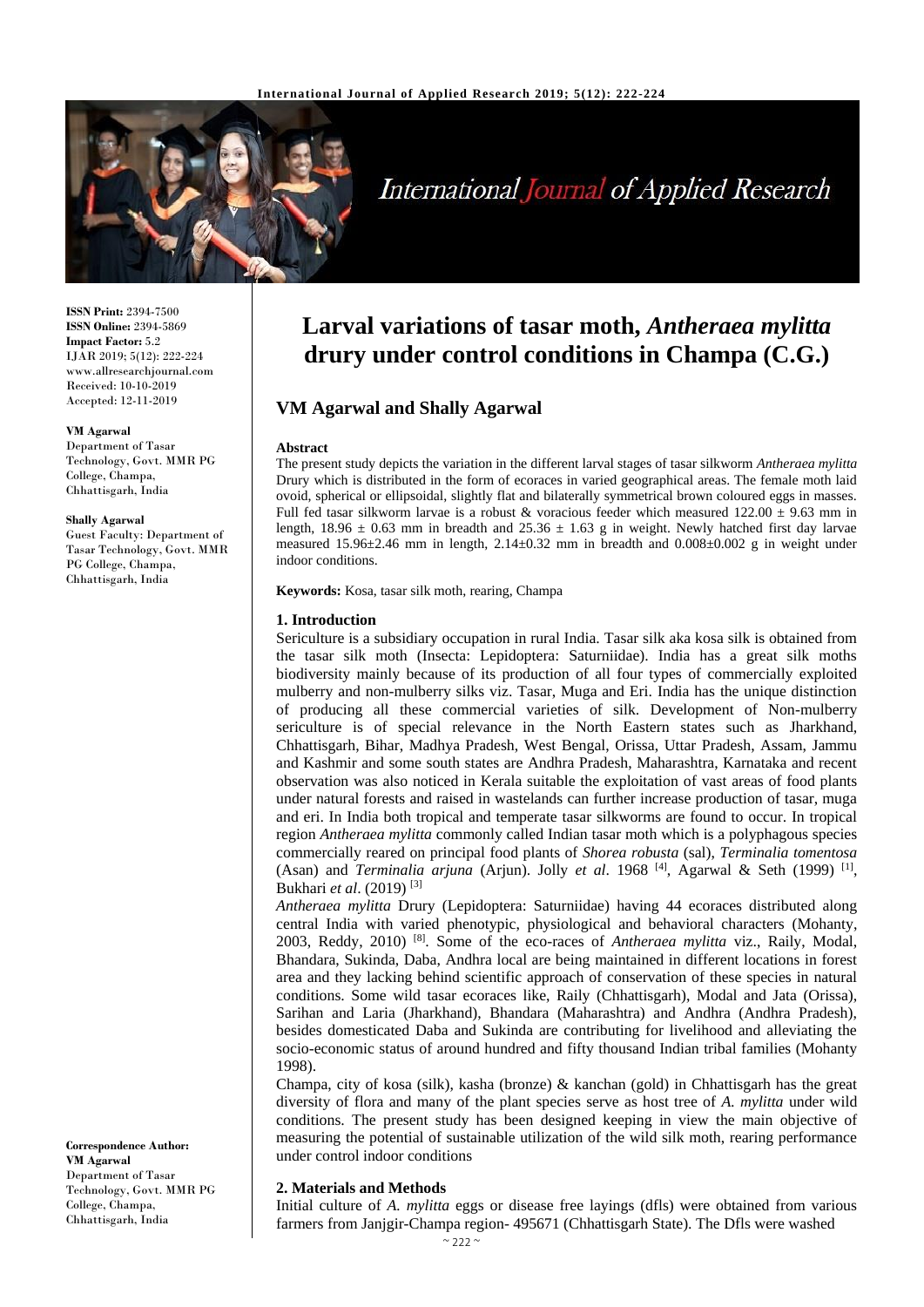properly by 5% Depurotex then dried under eggs dryer machine for 20 mins (Kamraj *et al*. 2017, Vanitha *et al*.  $2019$ <sup>[5]</sup> Investigations were carried out to know the biology of tasar silkworm larvae during 2018-19 at Department of Tasar Technology of Govt. M.M.R. P.G. College Champa (C.G.). For indoor rearing of *A. mylitta* newly hatched larvae were released on the leaves of the primary host plant (*T. arjuna & Shorea robusta*) with the help of camel brush having soft bristles to avoid crude shifting (The fresh twigs with 10 to 15 leaves were used as leaf food (Mathur & Shkla, 1998, Babbhaniya et al. 2017) <sup>[6, 2]</sup>. Later instars require medium and mature leaves. A larva was transferred to a new conical flask (Biocraft, Borosilicate glass, 250 ml). Touching with hand to food plants and tasar moth larvae were avoided. The old twigs were replaced by succulent fresh tendered twigs from the conical flask at 12 hours interval. The moulting larvae were transferred along with their support food leaves. The used conical flask was then wash, disinfected and dried for re-use. Egg period was considered as period between date of egg laying and date of egg hatching. In egg observations, the colour, shape and size (breadth and length), were calibrated under stereo trinocular microscope (make: Olympus- SZ 61) fit with brand catcam-130 camera having software power scopephoto (veision.3.1) and weight was recorded on electronic weighing balance as suggested by (Bambhaniya *et al.* 2017)<sup>[2]</sup>. Moulting was confirmed by the presence of casted off skin of larva of subsequent instars.

#### **3. Results and Discussion**

Eggs were found oval, ellipsoidal, slightly flat and bilaterally symmetrical in shape while colour was brown at the time of oviposition. Eggs length, breadth & weight varied from 2.38 to 2.87 mm, 2.15to 2.56mm and 0.005 to 0.015 g with an average of  $2.64 \pm 0.07$  mm,  $2.36 \pm 0.08$  mm  $& 0.009 \pm 0.002$  g respectively, under indoor conditions. Similar kind of results was found by (Bambhaniya *et al*.  $2017$ <sup>[2]</sup> who recorded the eggs length and breadth 2.68 mm, and 2.34 mm respectively, and the weight of an egg was 0.010 mg.

**3.1 First instar:** The newly hatched larva was dark brownish or dull yellow in colour (Srivastava *et al*. 2010) Under indoor conditions length, breadth and weight was varied from 13 to 18.09 mm, 1.01 to 2.99 mm and 0.007 to 0.009 g with an average of  $15.96 \pm 2.46$  mm,  $2.14 \pm 0.32$ mm and  $0.007 \pm 0.001$  g, respectively. These findings are in agreement with the findings of (Bambhaniya *et al*. 2017) [2] who observed length, girth and weight of first instar larva as15.96 $\pm$ 1.14, 2.16 $\pm$ 0.62 and 0.07 $\pm$ 0.01 respectively

**3.2 Second instar:** Under indoor conditions length, breadth and weight was varied from 19 to 29.32 mm, 3 to 6.12 mm and 0.13 to 0.26 g with a mean of  $14.32 \pm 2.02$  mm,  $4.05 \pm 1.02$ 0.25 mm and  $0.16 \pm 0.02$  g, respectively. Present findings are more or less similar to those reported by Bambhaniya *et al*. (2017) [2] who reported that second instar larvae were 23.24 mm  $\pm$  2.15 mm in length, 4.4  $\pm$  0.65 mm in breadth and  $0.18 \pm 0.03$  g in weight.

**3.3 Third instar:** Body of newly moulted third instar larva was pale greenish in colour and body covered with setae. Under indoor conditions length, breadth and weight was varied in the range of 42 to 56 mm, 10 to 13 mm and 1.39 to 2.40 g with an average of  $47.08 \pm 4.45$  mm,  $8.89 \pm 5.2$  mm and  $1.71 \pm 0.26$  g, respectively. Present finding are more or less similar to those reported by (Bambhaniya *et al*. 2002) who reported that the third instar larvae were  $49.08 \pm 3.45$ mm in length,  $10.72 \pm 0.60$  mm in breadth and  $1.91 \pm 0.33$  g in weight.

**3.4 Fourth instar:** The body colour of fourth instar larva was pale greenish in colour and body covered with setae. Under indoor conditions length, breadth and weight was varied from 65.00 to 73.00 mm, 15.00 to 17.00 mm and 6.73 to 8.80 g with a mean of  $56.23 \pm 3.66$  mm,  $12.35 \pm 0.36$  mm and  $6.82 \pm 0.35$  g, respectively. Present findings are very much similar with the work done by Bambhaniya *et al*.  $(2017)$  <sup>[2]</sup> who observed that the fourth instar larvae were  $66.96 \pm 2.99$  mm in length,  $14.52 \pm 0.59$  mm in breadth and  $7.87 \pm 0.62$  g in weight.

**3.5 Fifth instar:** The body colour of fifth instar larva was greenish in colour and body covered with setae. Under indoor conditions length, breadth and weight was varied from 96.00 to 128.00 mm, 19 to 21 mm and 22.89to 27.34 g with a mean of  $122.00 \pm 9.63$  mm,  $18.96 \pm 0.63$  mm and  $24.36 \pm 1.63$  g, respectively. Present findings are very much similar with the findings Bambhaniya *et al*. (2017) [2] who observed that the fifth instar larvae were  $107.72 \pm 0.23$  mm in length,  $19.12 \pm 0.88$  mm in breadth and  $24.82 \pm 1.12$  g in weight

#### **4. Conclusion**

Non-mulberry production may offer rural population an attractive source of income which may discourage their migratory nature towards urban areas. The importance of these lesser known silk producing insects and their host plant should be studied and explored foe betterment of mankind. It is now essential for our country to promote allied industries related ton sericulture and make complete use of the food plants silkworm for different products

#### **5. Acknowledgement**

The authors are highly thankful to Dr. Dinesh Kumar, centre incharge, Sericulture Unit, Seoni, Janjgir-Champa and Dr. H.P. Khairwar Principle, Govt, M.M.R. (PG) college Champa for providing necessary facilities & continuous support throughout the course of study.